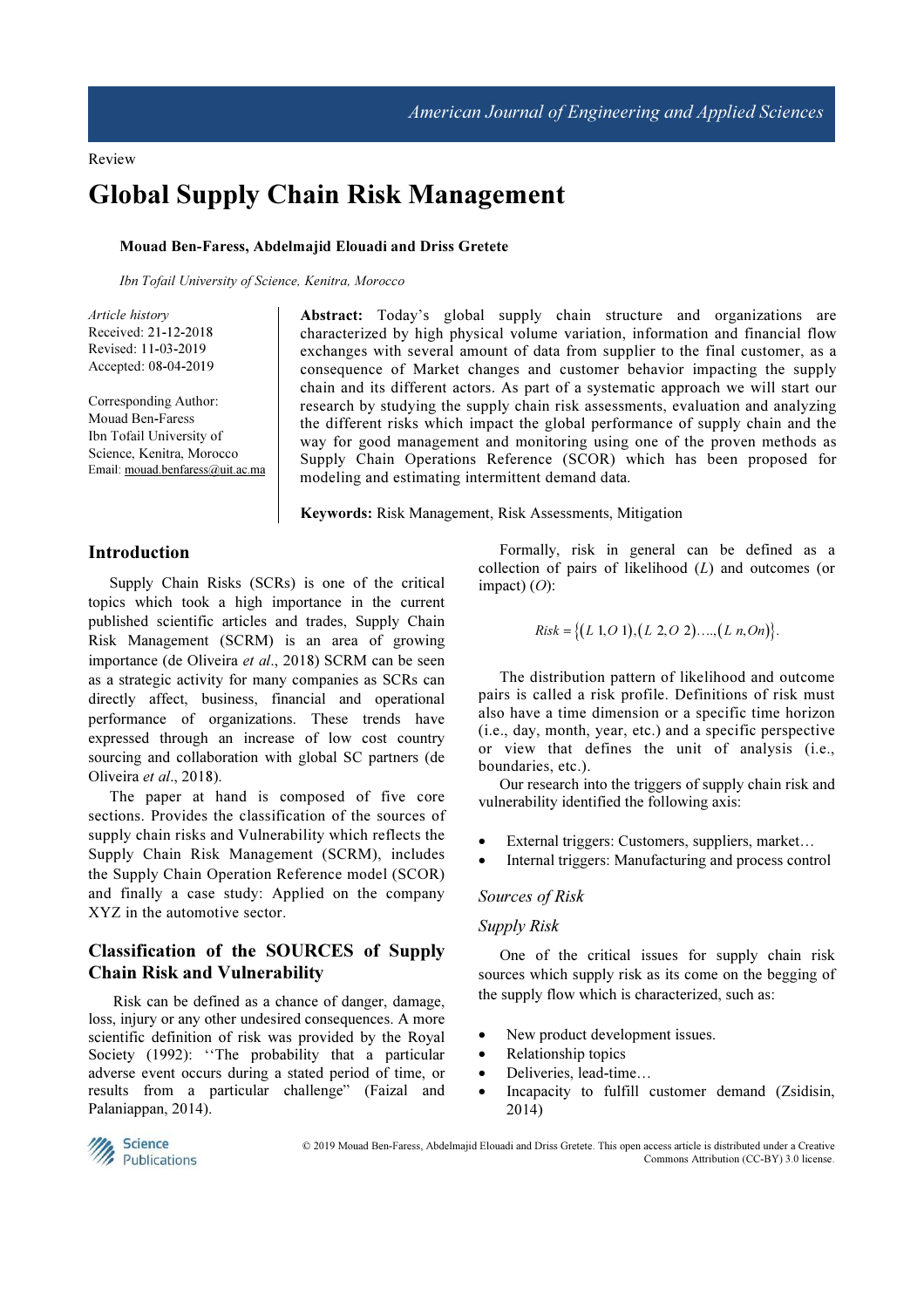#### Customer Risk

 Demand risk which is related to customer intermittent demand and uncertainty which impact the supply chain (Faizal and Palaniappan, 2014) in both product volume and mix which includes the below axis:

- Loss of major accounts
- Forecast inaccuracy
- Customer mix variation
- Market competitors.

## Process and Manufacturing Risk

 Processes are the sequences of different manufacturing operations or adding value to the product (Faizal and Palaniappan, 2014). It includes as below:

- Manufacturing variability
- Equipment maintainability
- Inflexibility processes
- Bottlenecks and capacity issues

#### Control Risk

 Controls are the combination of systems and procedures which lead the organization and reflected by monitoring over the processes. In terms of the supply chain they may be order quantities, lot sizes, etc.. It includes (ISO, 2018):

- No visibility along the horizon
- Lack of collaboration between different SCM actors
- Bullwhip effect

#### External and Environnemental Risk

 Environmental risk is associated to the external aspects; uncertain events. From the supply chain and environmental interactions (ISO, 2018). It includes:

- Natural disasters
- Regulatory changes
- Political instability

## Mitigation

 As part of preventive action to lead into supply chain risk is mitigation which implement policies to maintain safety level all over the SCM and One important aspect to mitigate supply chain risk proactively is to build flexibility reactivity along the supply chain (Faizal and Palaniappan, 2014).

Therefore in order to have an overview about the previous cited risks sources. The Fig. 1 reflects the classification between the internal and external sources of risks:

## Supply Chain Risk Management (SCRM)

 SCRM is "the monitoring and management of the supply chain actors from the first supplier till the final customer to ensure continuous improvements and profitability". Risk management is the evaluation, analysis and interpretation risk by maintaining combined procedures and systems. Using SCM risk assessments smooth and level demand, with effective resources (Rollins, 2017).

A framework for supply chain risk management is shown in the Fig. 2.

The Fig. 2 reflects the different processes of supply chain operations can be impacted by many risks. Starting from conception design then plan procedures until the final services and support while maintaining a continuous improvements by following assesses, mitigation, monitoring and standardizing using two aspects: Risk analysis and control (Faizal and Palaniappan, 2014).



Fig. 1: The sources of supply chain risk (Britain and Peck, 2003)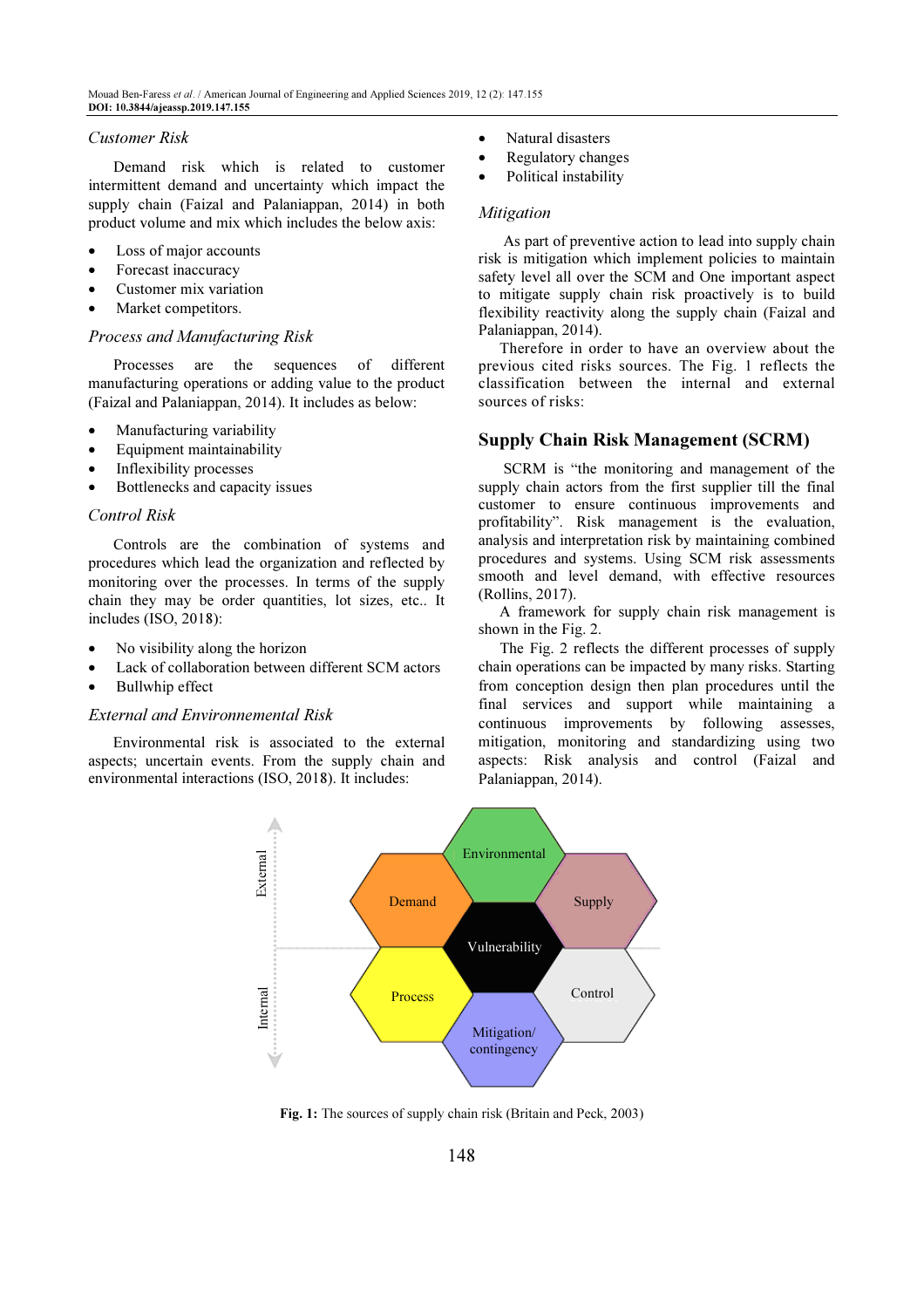

Fig. 2: Framework for Supply chain risk management (APWPS, 2013)



Risk Management Process Flow Diagram

Fig. 3: Flow chart for supply chain risk management (Faizal and Palaniappan, 2014)

 Risk Analysis and interpretation of the impact of risk along the SCM deals with identification and evaluation of risks, moreover risk control deals with monitoring and continuous improvement of process and operations. As reflected below in Fig. 3. The risk management process can be developed using the flow chart which is shown below Fig. 3.

Risk management process which is constituted of two main elements; supply chain risk identification, analysis and risk control.

#### Risk Evaluation and Identification

Risk analysis and evaluation used in order to identify and measure risks through the SCM by defining procedures and roadmap for clear identification and flow which will be reflected in the Fig. 4.

#### Risk Assessment and Measurement

 So for risk evaluation and measurements a qualitative tool used to define the probability of occurrence and its impact as in Fig. 4.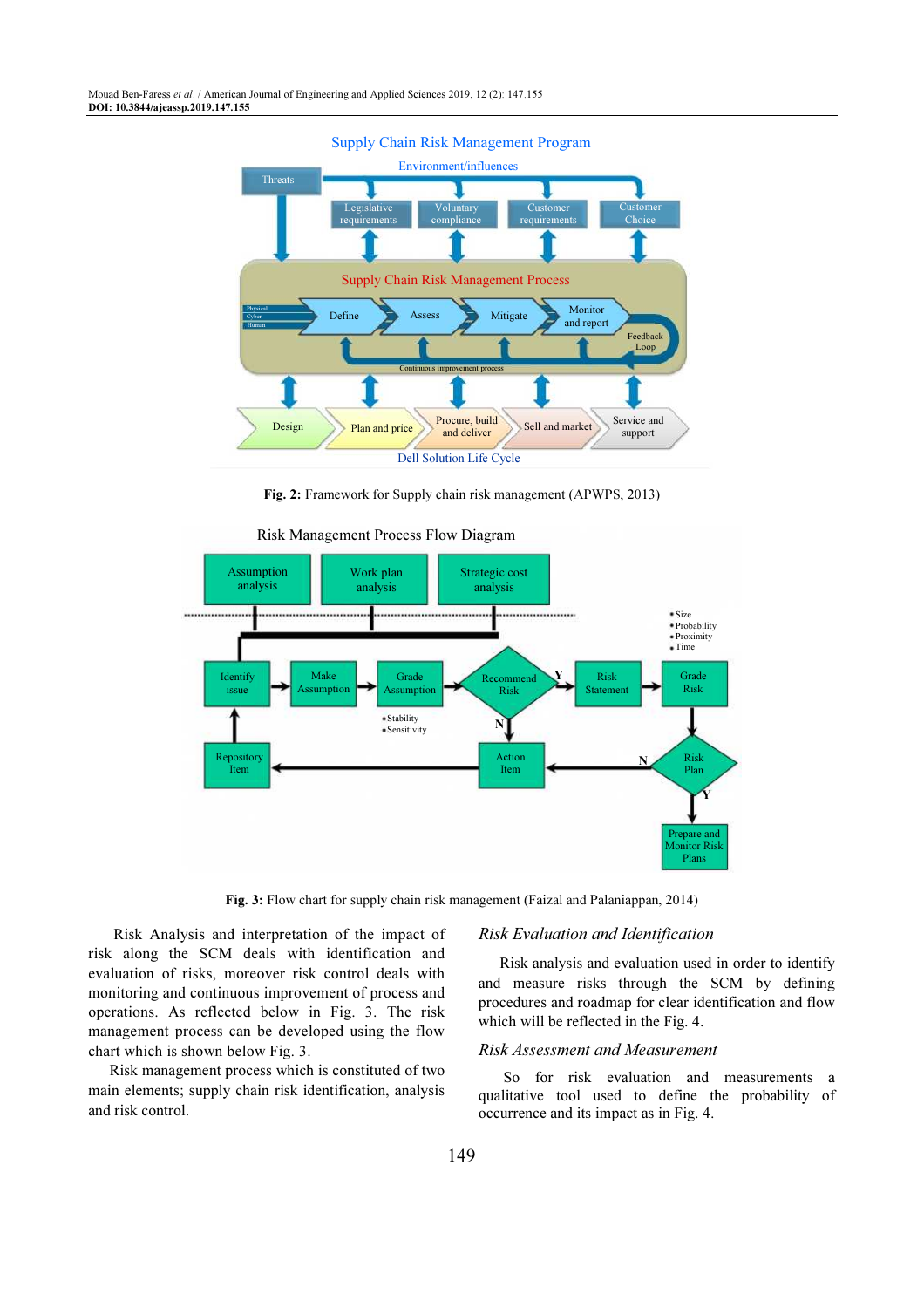Mouad Ben-Faress et al. / American Journal of Engineering and Applied Sciences 2019, 12 (2): 147.155 DOI: 10.3844/ajeassp.2019.147.155



Qualitative risk

Fig. 4: Qualitative risk assessment (APWPS, 2013)



Fig. 5: Six major management processes of SCOR model (SCOR, 2010)

## Risk Control and Monitoring

As mentioned in the previous section the identification and analysis of risk had a crucial role for monitoring and the management by standardizing best practices (McCormack et al., 2015).

One of this best practices and model is Supply Chain Operation References (SCOR) using the metrics enables Supply Chain Risk monitoring. In Real time reports and statistical analysis which help to provide decisions about the future risk and way for control and monitoring. And provides visibility into from supplier to the final customer (McCormack et al., 2015).

# Supply Chain Operation Reference Model (SCOR)

 The Supply Chain Operations Reference (SCOR) model Is a consolidated and connected model of supply chain operations using a parametrical metrics, best practices and effectives resources involving all supply chain partners and actors from the supplier till the final customer, keeping the tracking through system information, physical and financial flow (SCOR, 2010).

Implementing the SCOR model represent a crucial role in supply chain process flexibility and reactivity. It was developed and improved to ensure a model with possibility to measure, analyze and evaluate all the parameters which impact supply chain performance which is the necessity to involve and use this model as international tool with continuous and sustainable development (SCOR, 2010).

The SCOR model as mentioned earlier is based on three major principles: Process modeling, performance evaluation and process development. SCOR has 3 levels of process (APWPS, 2013), as mentionned on the abouve Fig. 5.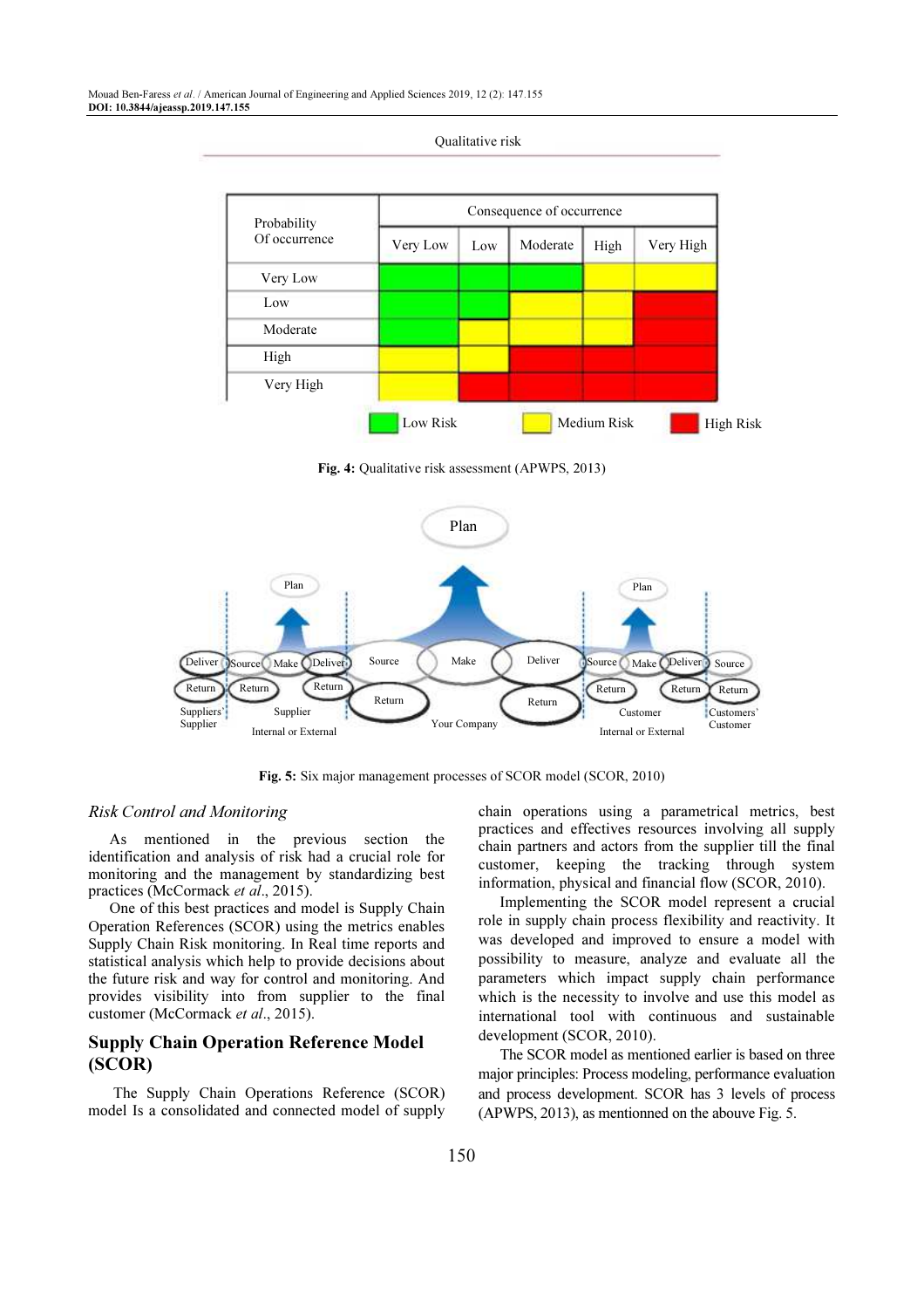## PLAN (P)

These are processes that relate to demand plan and planning collaboration with supply chain actors and partners with the involvement of customer in order to ensure accurate forecast and avoid demand variation with smooth leveled demand keeping standard process of communication through the global supply chain APWPS (2013).

## SOURCE (S)

This step in the SCOR model consist on supplier panel with committed and planned quantities in order to be flexible and reactive toward customer demand and market variation, the material and procurement planning present here in this step a crucial part as its provide the right quantity at the right moment and place with the suitable price and quality (APWPS, 2013).

#### MAKE (M)

In this step and in order to meet customer demand it comes the execution and adding value to the received raw material to be transformed into finished good ensuring transportation and distribution till the final customer using the agreed and committed incoterm and part of responsibility in order to meet planned or actual demand, with a clear road map to fulfill customer as it must be support by a good planning and communication via supply chain partners (APWPS, 2013).

## DELIVER (D)

Is the execution of deliveries following customer demand, with the involvement of distribution, transportation in order to meet customer delivery date and manage returnable with the suitable packaging and conditions customer requirements (APWPS, 2013).

The lower level process is Level 2 process which is classified by each type of products as follows:

- $1 = Make-to-stock$
- $2 = Make-to-order$
- $3$  = Engineering-to-order
- $4$  = Retail product
- S1: Sourcing of make-to-stock product
- M3: Manufacturing and production transformation

Level 3 which includes products storage and warehousing in order to keep a safety stock level to meet customer changes, variation and delivery date (APWPS, 2013).

Level 4 includes scheduling and collaborative planning via supply chain partners and ensuring received material inspection to validate the product conformity (APWPS, 2013).

So for more details below Fig. 6 showing different SCOR steps and levels.

## Case Study: Applied on the Company XYZ in the Automotive Sector

The SCOR Model as mentioned before is based on five processes of Plan, Source, Make, Deliver and Return. Using this reference model can provide a challenging and strategic tool for management and risk assessments through the Supply Chain of the company XYZ: Is a global automotive supplier producing wire harnesses, cables and components such as connectors and over-molding. With international coverage, 90% of its employees were outside the home country.

The company ranks among the largest worldwide automotive equipment, ranked 13th by the industry journal Automotive News in 2015.

The company's product lineup includes electrical cables, solar-powered systems, renewable energy, overmolding, molding, sub-assemblies… As a first tier supplier, which provides auto makers and, to a lesser extent, electric power, connecters, cables and general construction companies. And it is among the top 100 companies receiving the most US patents.

Our study is focalized on the company XYZ in order to measure, analyze and evaluate the different risks following the different concepts already mentioned on the previous paragraphs, so we will implement and define different processes with guideline for risk assessment and processes management.

## Risk Assessment and Management Process

So in order to assess and manage the process risk identification many steps to follow as it mentioned on the Table 1 explains the different steps: First to understand the context and environment status, identify and classify risks. Second steps after risk identification this step provides the analysis and evaluation of risk, then the classification of major to lower risk impact on the activity of the company and finally implement procedures and system to be standardized as best practices.

#### Context Establishment

The context or the environment of our work will be the supply chain of the company XYZ. After modeling the supply chain using the SCOR model is able to understand the processes in general and the different relationships that exist between them.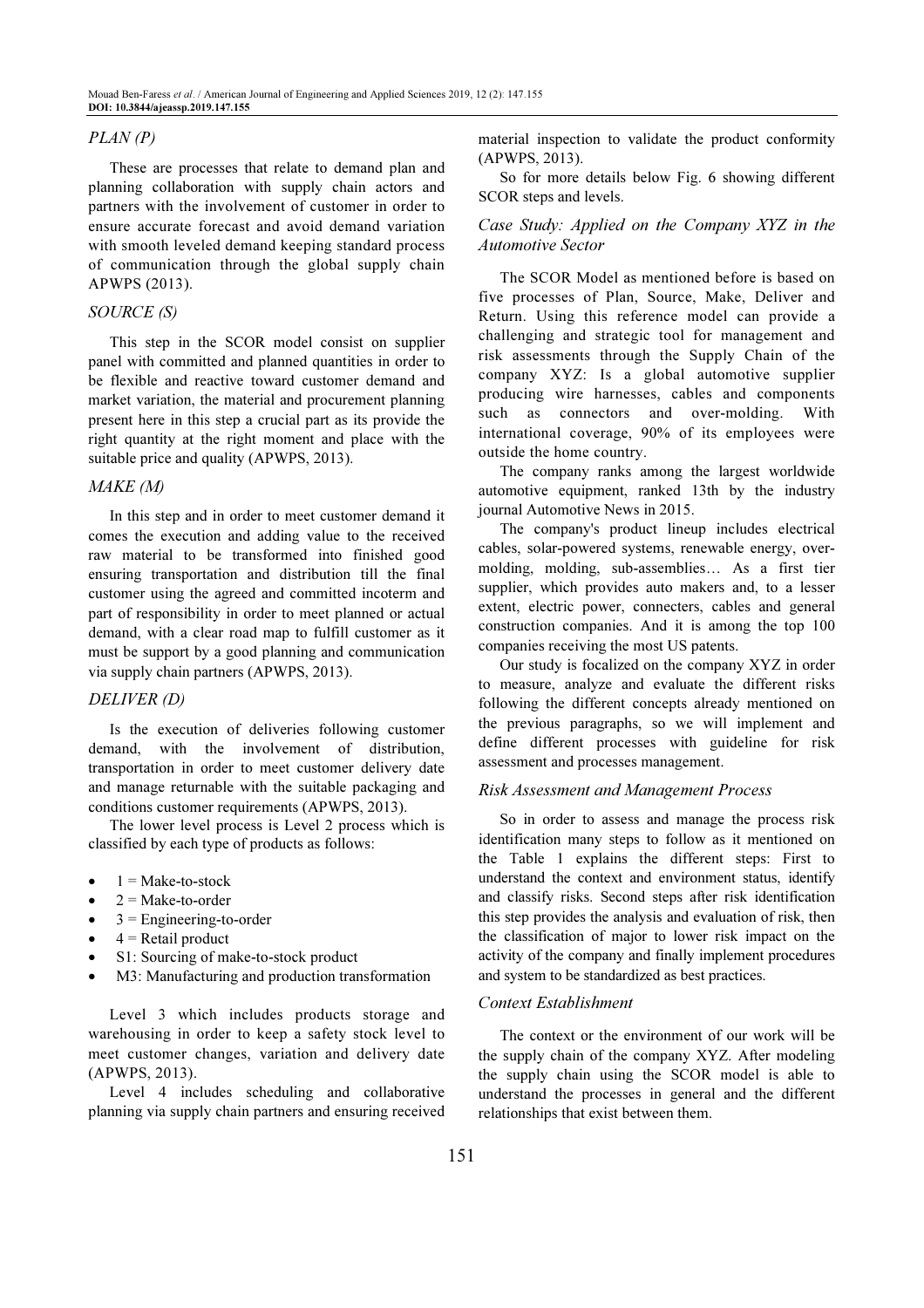

Fig. 6: Score steps and levels (Gulledge and Cavusoglu, 2014)

- SCOR processes have unique identifiers:
- *Level 1* processes are: *P, S, M, D* and *R*
- *Level 2: P1, S2, M3, D2, D4* Two groups of exceptions for level 2:
- *Enable: EP, ES, EM, ED and ER (5 in total) and*
- *Return: SR1, DR1, SR2, DR2, SR3, DR3 (6 in total)*
- *Level 3* processes: *P1.1, P1.2, S2.1, M1.5* and *D3.12 (111* processes in total) Two groups of exceptions for *level 3:*
- *Enable: EP.1, ES.3, EM.4, ED.8, ER.1 (47 in total)*
- *Return: SR1.1, DR1.3, SR2.2, DR2.4, SR3.5, DR3.1 (27 in total)*
- *X = level 1, X n = level 2, X n. m = level 3.*

## Table 1: Risk assessment and management process (Gulledge and Cavusoglu, 2014)

| Establish the context<br>Understand the operating context and environment                                                     |  |
|-------------------------------------------------------------------------------------------------------------------------------|--|
| Identify the internal and external risks/hazards that poses threat<br>identify the risks                                      |  |
| Analyze the risks to develop an understanding of the risk. Risk Analysis provides an input to<br>Analyze & Evaluate the risks |  |
| Risk Evaluation, to decisions on wether risks need to be treated                                                              |  |
| characterize and prioritize the list of risks for further action<br>Prioritize the risks                                      |  |
| Identify the range of options to tackle the risk $\&$ implement the best choice using available resources<br>Tackle the risks |  |

## Risk Identification and Evaluation

 Following the SCOR model that has been developed before and after discussion, with Logistics manager, Planning Manager, Procurement Manager and Distribution Manager, to categorize the risks into the five areas of the supply chain: Plan, source, make, deliver and return:

- Manufacturing risks:
	- Production activities not scheduled
	- **Bottlenecks**
	- Product not tested
- Manufacturing yield variability
- Forecast reliability
- dealing with waste disposal
- Deliveryand shipement risks:
	- Order Not Received, Entered and Validated
	- No Reservation of Inventory and Determination of Delivery Date
	- Orders not included in forecasts
	- Error when Consolidating Orders
	- Damage of product during product pick and Loading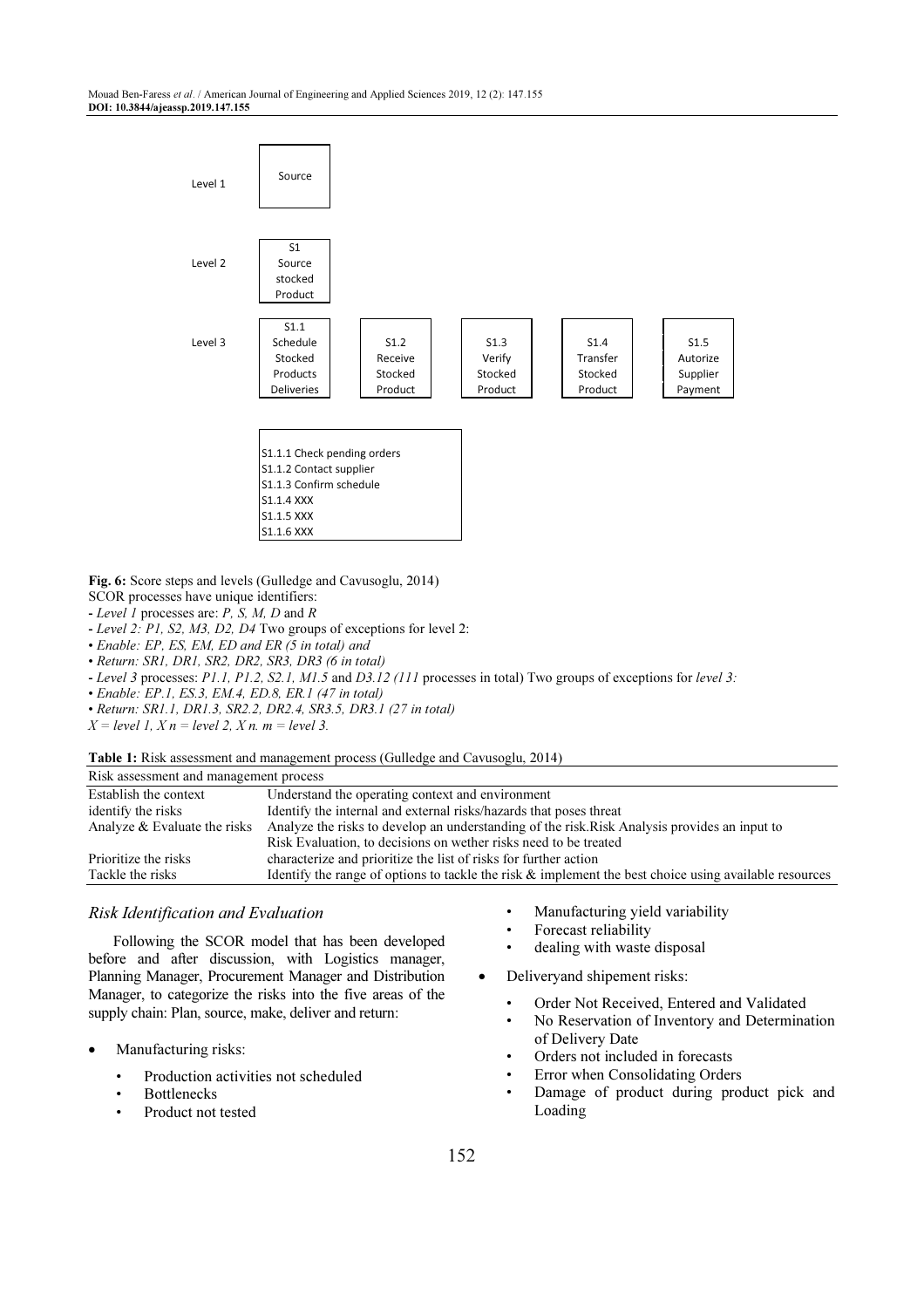- Bottlenecks in Route Shipments
- Right Shipping Documents not generated
- Returnables risks:
	- Defective Product and MRO product Condition Not Identified
	- No schedule of return Defective Product Shipment and receiving
	- Return defective products not verified and transferred
- Plannification risks:
	- Not identify, prioritize and aggregate supply chain requirement/resources
	- Supply chain resources with requirements not balanced
	- Plans for the whole supply chain not established or communicated

#### Analyze and Evaluate the Risks

For analyzing potential failures and after identify the risks which is a major step which help to identify priority and risk classification to lead with risk triggers which impact the global supply chain performance so the high potential failures and risk is evaluated and measured using the RPN which help to provide mode failure, triggers that impact supply chain and potential risks definition, occurrence with classification to handle the high triggers lead to risk occurrence using the formula below:

 $RPN = Occurrence score x$  Severity score x Detection Score (Issar and Navon, 2016)

## Major Steps of Risk Classification

The major steps for identification and risk classification to follow:

- Define the potential risks
- Rank and weight risk by factor impact
- Define the occurrence of the effect
- Define detection coefficient
- Calculation of the RPN
- Implement roadmap and action plan
- Standardization and implementation of best practices process (Issar and Navon, 2016)

After collecting all the necessary data to implement all the raking and calculation on the Table 2:

|  |  |  | <b>Table 2:</b> Risk score values and calculated RPN |
|--|--|--|------------------------------------------------------|
|--|--|--|------------------------------------------------------|

| <b>Risk</b>                                | Occurrence     | Severity | Detection | <b>RPN</b> |
|--------------------------------------------|----------------|----------|-----------|------------|
| <b>Supply Risks</b>                        |                |          |           |            |
| Variability in lead times                  | 5              | 5        | 3         | 75         |
| Unexpected scheduled parts in MRP          |                |          | 6         | 48         |
| Raw material quality issue                 | $\overline{c}$ |          |           | 40         |
| change issue                               | 4              | 3        |           | 24         |
| Production risks                           |                |          |           |            |
| Production activities no scheduled         |                |          |           |            |
| <b>Bottelenecks</b>                        |                |          | 10        | 60         |
| Product not checked                        |                |          |           | 90         |
| Manufacturing issue                        |                |          |           | 20         |
| Forecast reliability                       |                |          | 8         | 336        |
| Dealing with waste disposal                | 9              | 5        |           | 180        |
| Delivery risks                             |                |          |           |            |
| Order not received,/validated              |                | 9        |           | 90         |
| DeliverY in delay                          |                |          |           | 72         |
| Damage of product during loading/unloading |                |          |           | 125        |
| Custums issue                              | 5              |          |           | 90         |
| route shipement issue                      | $\overline{c}$ |          |           | 50         |
| Documents issue                            | $\overline{c}$ |          |           | 30         |
| Weather and envirenment issue              | 8              | 5        |           | 160        |
| Return risks                               |                |          |           |            |
| Defective product and MRO product          |                |          | 6         | 72         |
| Defective returnable                       |                |          |           | 60         |
| No schedule of return defective product    |                |          |           | 45         |
| Planning risks                             |                |          |           |            |
| Schedule/customer order issue              |                | 5        |           | 45         |
| Requirement not leveled                    |                |          |           | 45         |
| Communication issues                       |                |          |           | 60         |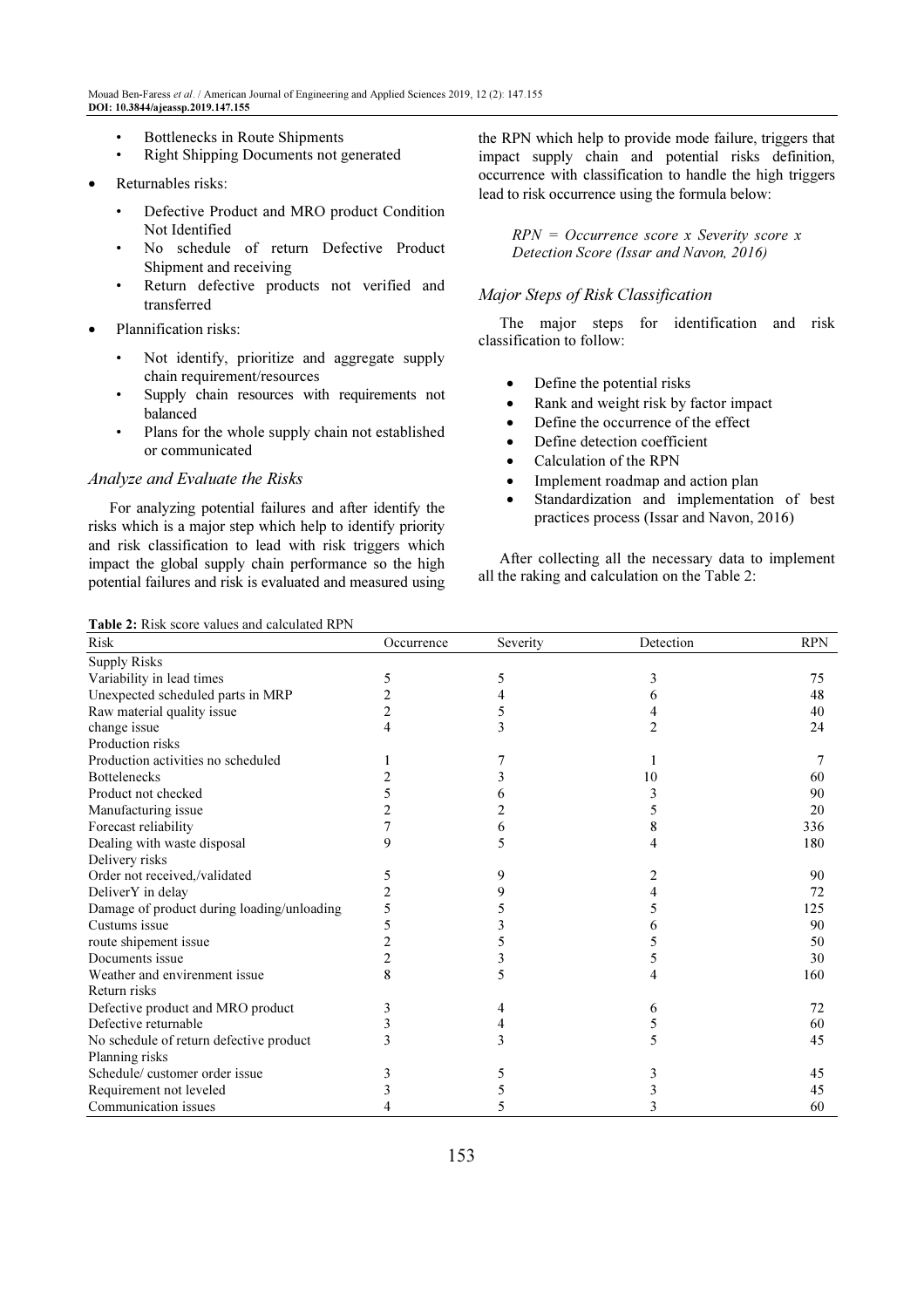Mouad Ben-Faress et al. / American Journal of Engineering and Applied Sciences 2019, 12 (2): 147.155 DOI: 10.3844/ajeassp.2019.147.155

| Category of risks      | <b>Risk</b>                                                                 | Level of Risk | Mitigation strategies                                                                                           |
|------------------------|-----------------------------------------------------------------------------|---------------|-----------------------------------------------------------------------------------------------------------------|
| <b>Production Risk</b> | • Forecast reliability                                                      | High          | • Monitoring and creating reliable forecast.<br>• Implementing quality management.                              |
| Delivery Risks         | • Error when consolidating orders<br>• Orders are not included in forecasts | High          | • Making a categorization space for orders.<br>• Improve EDI's reliability.<br>• Continuous checking of orders. |



Fig. 7: Risk priority number's Pareto chart

### Pareto Analysis

The Pareto analysis also known as the 80/20 classification it is based on the concept that 80% of a project benefit can come from doing 20% of the work. Conversely, 80% of a situation's problems can be related to 20% of the causes (Kaliszewski, 2014). The same goes here with the risks using the Pareto chart based on Risk Priority Number (RPN) to see the individual values in descending order and the cumulative total, as mentioned in the below Fig. 7 to identify the major triggers generating as source of risk.

According to the previous Fig. 7 which shows two out of the four highest risks are of production type risks. Forecast reliability and dealing with waste disposal. The other risks (error when consolidating orders and orders not included in forecast), related to customer changes, marketplace, forecast inaccuracy and changes in short-term.

A framework of risk evaluation for the company XYZ's supply chain is shown in the Table 3.

According to the global analysis basing on the Table 2, Fig. 7 and Table 3 we could conclude that the supply chain is always impacted by many risks: Supplier, manufacturing, production, warehouse, distribution, transportation, customer returnable, deliveries, customer variation in short-term, environmental effects which need to be handled and actions must be implemented in order to prevent any risks and standardize the way to lead with the triggers and decrease risk probability occurrence using preventive actions.

#### Results and Discussion

As mentioned previously the source identification of supply chain risks comes is the most import thing to be focused on, in parallel with deep analysis of the different processes and flow along the supply chain supported by a good planning from material acquisition, quality inspection, product conformity, manufacturing, production transformation until the final good and product distribution using the adequate transportation mode to ensure the right product on time and fulfill all customer orders including market variation and ensuring flexibility among the supply chain by using strategic methods and review management meeting as communication one of the best way for business growth and sustainable development, training peoples, keeping the same level of information between the supply chain actors from the supplier to the final customer (de Oliveira et al., 2018).

Moreover, supply chain risk management is the best way to keep and maintain the global system inside the organization stable and standardized with best practices share (de Oliveira et al., 2018).

Nevertheless, in light of this, the question arises: How could we control and have a clear customer order with accurate forecasts? And how collaboration could maintain a high level of relationship reflecting the VOC or voice of customer?

Another important aspect is how to keep the processes and procedures along the supply chain well controlled with best practice share and experience as way of good management review (de Oliveira et al., 2018).